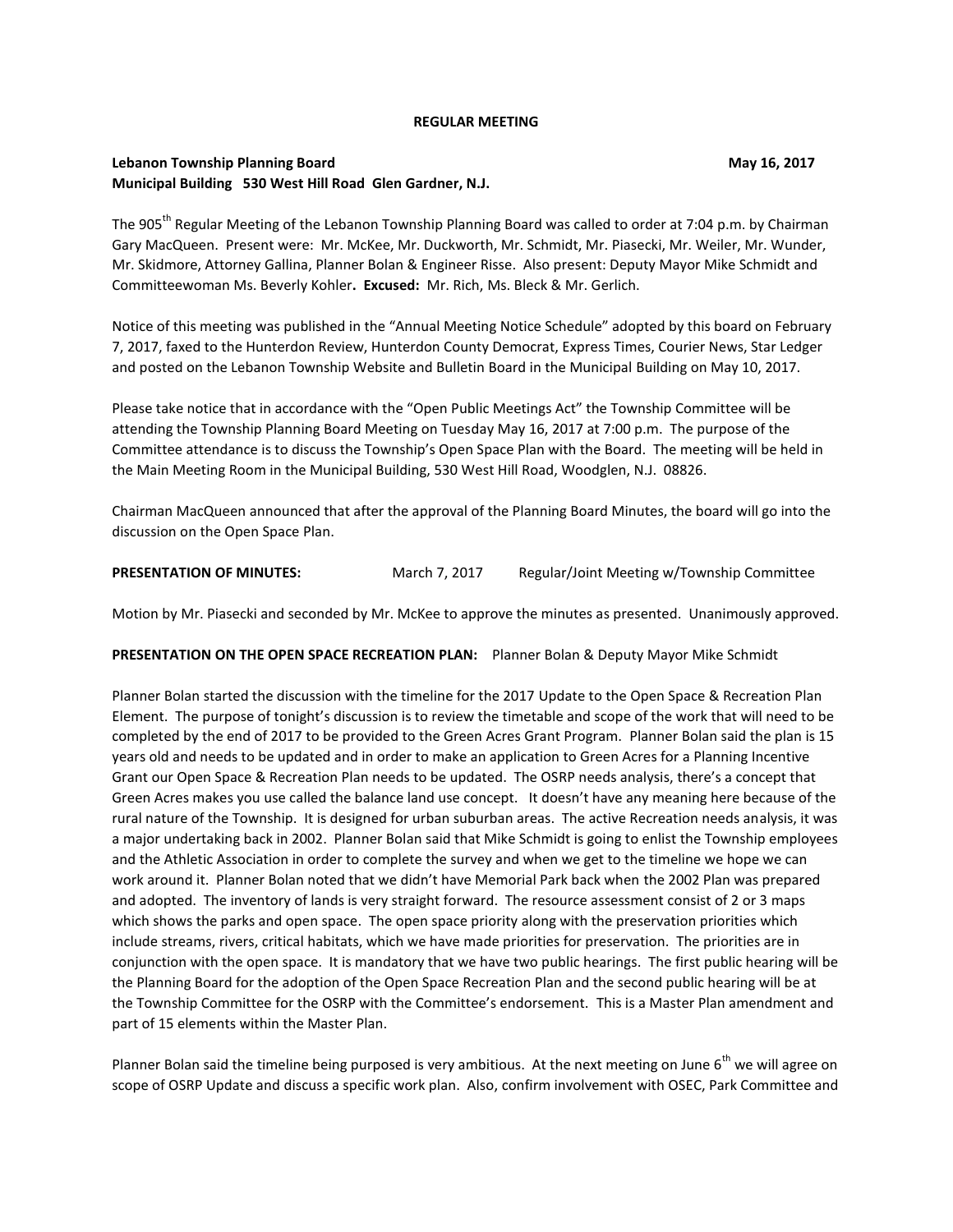Recreation Committee. These tasks will include drafting and distribution of recreation surveys to independent Township organizations to assess recreation needs. Planner Bolan said during July these identities will be gathering information with the Planner preparing the drafts. At the August meeting the board will review the OSRP goals and objectives along with discussing issues and concerns and to provide guidance to those groups involved. August 29<sup>th</sup> is the deadline for these working group reports to be provided to the Planning Board. EOSC, Park & Recreation Committees including recreation facilities needs and recommendations. Planner Bolan said the deadline is for the distribution to the Planning Board to consider at their September meeting. Then in October the Planning Board is to review a final draft of the OSRP update and provide comments for the final OSRP Element. Then in November the Planning Board will hold their public hearing to adopt the OSRP and finally at the Township Committee's first meeting in December they will hold their public hearing on the OSRP for endorsement. Planner Bolan said before year end, the updated OSRP will be provided to Green Acres Grant Program. Deputy Mayor Schmidt agreed the timeline is ambitious but feels confident that it can be met and reviewed for the board the colored maps. Deputy Mayor Schmidt said we need to have all this done by the end of the year in order to meet the deadline for the Green Acres Grant.

Chairman MacQueen opened the discussion up to the board for questions/comments. Mr. Duckworth said the Environment Commission supports the efforts made to meet the deadline. Mr. Duckworth also noted that our Farmland Preservation Element is also from 2002 and we will need to update it. At the conclusion of the board's discussion, motion by Mr. Duckworth and seconded by Mr. Wunder to move forward with the Open Space & Recreation Plan Element to meet the December deadline for the Green Acres Grant.

| <b>ROLL CALL</b> | <b>Yes: Mr. McKee</b>         | Mr. MacQueen | <b>Absent: Mr. Rich</b> | <b>No</b> : None |
|------------------|-------------------------------|--------------|-------------------------|------------------|
|                  | Mr. Duckworth                 | Mr. Weiler   | Ms. Bleck               |                  |
|                  | Mr. Darryl Schmidt Mr. Wunder |              | Mr. Gerlich             |                  |
|                  | Mr. Piasecki                  | Mr. Skidmore |                         |                  |

#### **APPLICATION FOR COMPLETENESS AND WAIVERS:**

| Crown Castle               | Block #41 | Lot #11.02 |
|----------------------------|-----------|------------|
| c/o Judy Fairweather, Esg. | Route 513 | 15         |
| 160 Morris St.             |           |            |
| Morristown, N.J. 07960     |           |            |

Representing the applicant are Attorney Judy Fairweather and Architect Frank Colasurdo. Attorney Fairweather made an opening statement. Board Engineer Risse reviewed the checklist with the waivers that the applicant is requesting. The following waiver items are as follows: Items #13/14/15/16 – No public improvements are proposed for 13 & 14. Items 15 & 16 – no new foundations are proposed and no changes proposed that would affect surface water runoff. Items 33 board can waiver for completeness only and no proposed streets or lots. Items 42 & 43 no ground improvements proposed for either item. Item 45, this can be waiver for completeness only, Item 48, no ground improvements proposed. Item 55- no ground improvements proposed, Item 57, landscaping is existing, Item 58, no area lighting proposed. Board may require additional lighting details during hearing. Mr. Skidmore had a question regarding the condition in the resolution, this application was approved in 1999 and one of the conditions was that they could not have any lighting/flashing lights on the cell tower and it's now 15+ years later and lighting was installed on the tower which is in violation of the condition. Attorney Gallina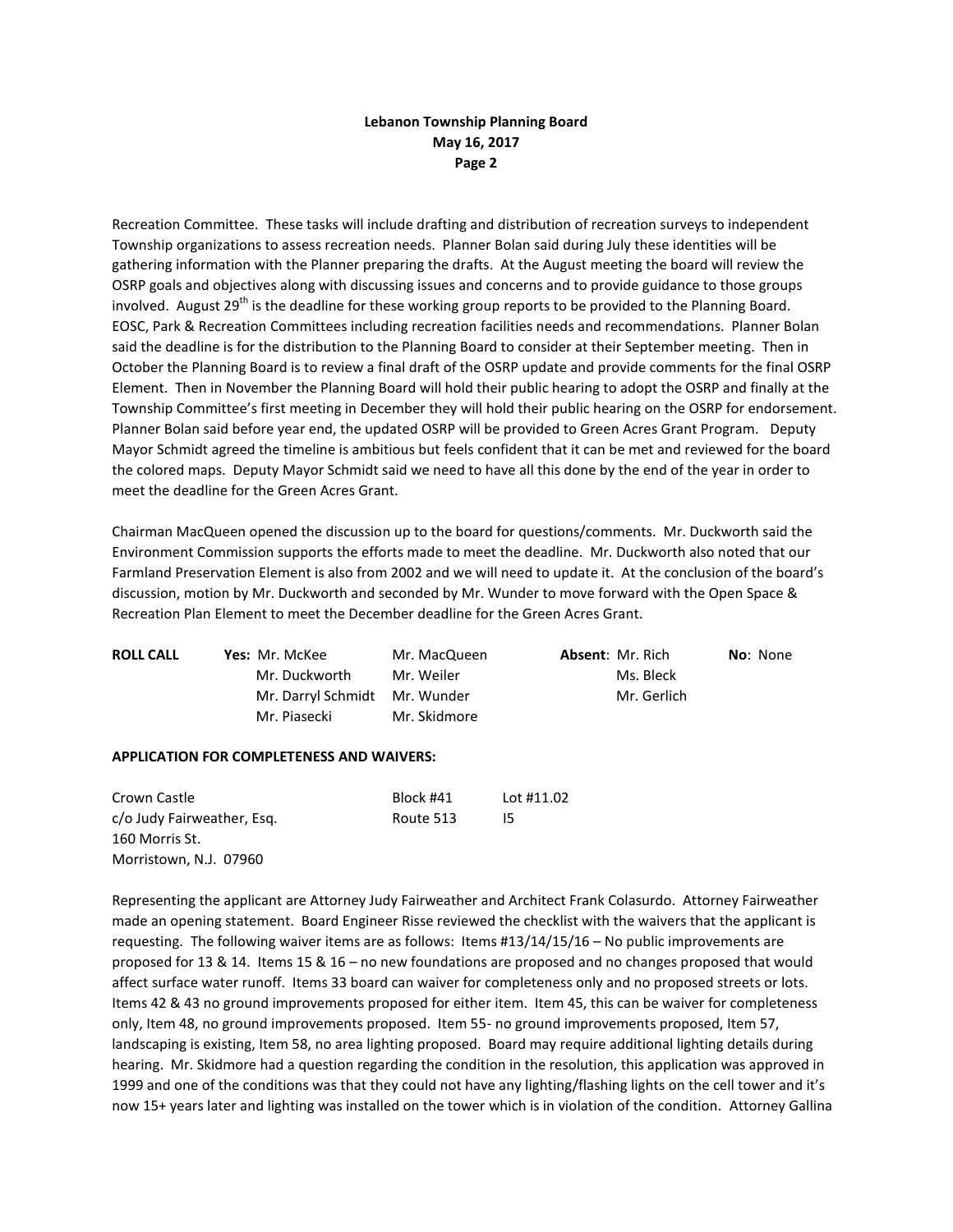said in the ordinance under Design Standards it states specifically no lights on cell towers. The applicant is now requesting that the condition be removed from the resolution. Mr. Skidmore said the board can either grant or deny the request. Attorney Gallina said that is correct. Attorney Gallina said they violated the condition per the question by Board Member Schmidt. Attorney Gallina said this board does not have enforcement authority. It is up to the Zoning Officer or Construction Official to take action. Attorney Gallina said the application is for a variance and to remove the condition regarding the lighting on the tower and the applicant needs to provide sufficient evidence in their testimony in order for the board to grant their request. After a discussion by the board regarding completeness, motion by Mr. Piasecki and seconded by Mr. Weiler to deem the application complete with the following waivers for completeness only, Items: 33,45 & 58 with the balance of the waivers requested being granted.

| <b>ROLL CALL</b>                             | Yes: | Mr. McKee<br>Mr. Duckworth<br>Mr. Piasecki | Mr. MacQueen<br>Mr. Weiler<br>Mr. Wunder | No: Mr. Darryl Schmidt<br>Mr. Skidmore                                                                                     | <b>Absent: Mr. Rich</b><br>Ms. Bleck<br>Mr. Gerlich |
|----------------------------------------------|------|--------------------------------------------|------------------------------------------|----------------------------------------------------------------------------------------------------------------------------|-----------------------------------------------------|
| <b>NEW BUSINESS:</b>                         |      |                                            |                                          |                                                                                                                            |                                                     |
| Crown Castle                                 |      |                                            | Block #41                                | Lot #11.02                                                                                                                 |                                                     |
| c/o Judy Fairweather, Esg.<br>160 Morris St. |      |                                            | Route 513                                | 15                                                                                                                         |                                                     |
| Morristown, N.J. 07960                       |      |                                            |                                          |                                                                                                                            |                                                     |
| <b>PUBLIC HEARING</b>                        |      |                                            |                                          | Remove Condition #1 in Resolution dated December 21, 1999<br>Amend Site Plan & Request Variance for Lighting on Cell Tower |                                                     |

Attorney Fairweather was present and made a presentation to the board. Attorney Fairweather stated that the property owner thought it was unsafe when doing crop dusting and requested Crown Castle to install lighting on the tower. This was done March/April of 2016 and the lights was put on because of that request. Crown Castle didn't' think they had to come before the board, because on January  $4^{\text{th}}$  of 2016 Congress passed an FAA Extension Security Act of 2016. In the Act it states if you are in an agricultural area you have to have a light on the tower over 50'. Crown Castle had 1 year to install the lighting. Attorney Fairweather said Crown Castle should have notified the Township and explained about the new law that went in affect. Mr. Piasecki asked to address the comments made by Attorney Fairweather. Mr. Piasecki asked if the land owner asked to have the lighting installed for crop dusting proposes. Attorney Fairweather stated that the planes fly low and that's why the request was made about lighting. Mr. Piasecki asked if anyone was here this evening to testify on this issue. Attorney Fairweather said no. Attorney Gallina interjected stating that the applicant needs to put on their case and then we can ask questions.

Attorney Gallina said all the notices are in order and the board can proceed with the hearing. The following items were marked into evidence: **A1-**Affadavit of Proof of Service**, A2**-Notice to property owners, **A3-**Certified List of Property Owners & Utilities, **A4-**POD Slips, **A5-**Notice in Hunterdon Review, **A6-**Taxes Paid.

At this time, Architect Frank Colasurdo was sworn in to give testimony. Mr. Colasurdo referred to Sheet Z4 dated 2/21/2017 which shows the existing monopole on the Melick farm on Route 513. The monopole is approximately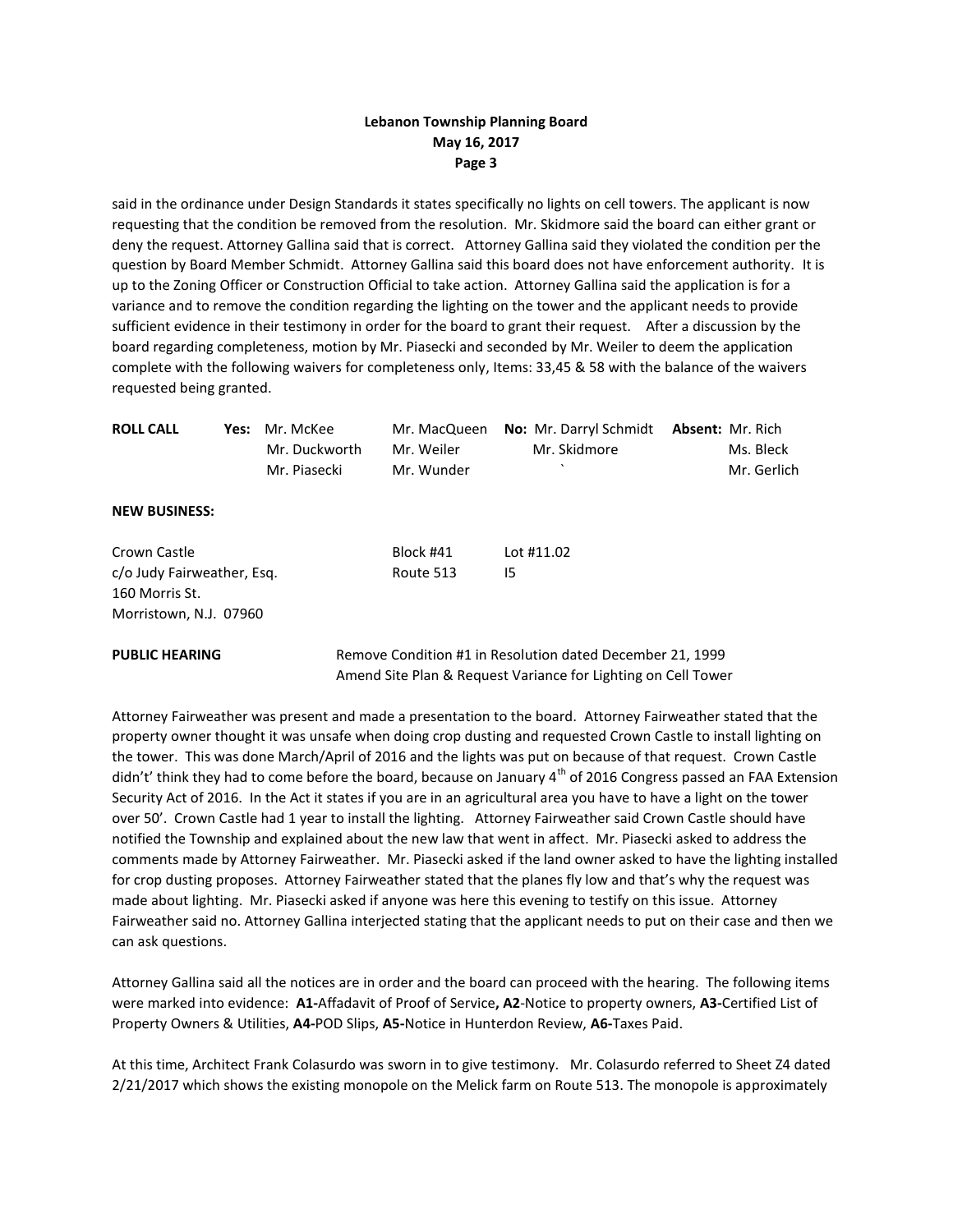1400' from Route 513 and 169' from the South branch of the Raritan River in the back portion of the property. Sheet Z5, shows the site elevation at a height of 159.4. The top beacon is a dual beacon which is white light during the day and red light at night makes it a 164' 10" above grade. The light fixture itself is 16.5" in diameter and 17' high. It sits on a pre-manufactured bracket that comes with the light. These lights were put up over a year ago. There is zero light that falls on the ground. Mr. Colasurdo said at the time the township was having the cell tower behind the building discussed at the Planning Board Meeting, they informed the applicant that EMS asked about having lighting on the tower in the event a helicopter would have to land. The decision was made not to have any lighting on the tower behind the Municipal Building. Planner Bolan asked if there were other lights being purposed. Planner Bolan asked about the obstruction lights that were on the original approval. Planner Bolan said on the plan it refers to new obstruction lights. Mr. Colasurdo stated that it should say existing lighting. Chairman MacQueen asked where the obstruction lights are on the tower. The board had a few questions for Attorney Gallina before continuing with the testimony by the Architect Colasurdo. Attorney Gallina noted that the applicant had violated one of the conditions of approval which stated per the ordinance that there would not be any lighting on the tower. This was in the Design Standards of the Cell Tower Ordinance. Board Member Schmidt asked if the applicant had been fined. Attorney Gallina said this board does not have any enforcement power and we don't know what action the Zoning Officer took in this matter. Attorney Gallina said the applicant is looking to get relief from the condition in the Resolution that stated no lighting on the tower. Mr. Skidmore said this board established conditions with this application back in 1999 and the condition regarding the lighting is now in violation.

At this time, Mr. Colasurdo continued with his testimony and stated the new regulation came out in January 2016 and the lights were installed in April of 2016. Mr. Colasurdo said he did not know if Mr. Melick contacted Crown Castle and told them to install the lighting once the regulation went into effect. Attorney Gallina said that Attorney Fairweather sent him a copy of the new statute and asked Attorney Fairweather to elaborate on the standards for the board. Attorney Fairweather said this was to increase the requirements of the FAA. They refer to these self standing towers as covered towers. Existing towers have one year to comply and all new towers are to have lighting. Attorney Fairweather said that Crown Castle should have come to the board once they knew about the new rules. That was a mistake on Crown Castle part. Mr. Schmidt asked could the lights be put on at the farmers request or that they must be put on. Attorney Fairweather said they must be put on per the new regulations. Mr. Schmidt asked if they can be turned off when they are not crop-dusting. Attorney Fairweather said they have to be lite 24/7 and there are no exceptions to the new rules. Mr. Skidmore asked if it stipulates that you need three lights. Attorney Fairweather said for that particular tower yes you need three. Mr. Skidmore asked about the candle power. Attorney Fairweather wasn't sure but that she would find out. Mr. Skidmore said the reason for his question is that could they be made dimmer. Mr. Skidmore said we find this out after the fact and we are concerned for the residents that are affected by it. Attorney Gallina said in agricultural areas they are referred to as covered towers.

Chairman MacQueen asked the board if they have any questions of Mr. Colasurdo or Attorney Fairweather. Mr. Weiler asked about the timeline on these new regulations. Attorney Fairweather said she has a copy of the new regulations and that is what she is going by. Mr. McKee said the Cell Tower pole is 159' and is now extended to 164' which is above the height it was originally approved by this board. Also, the terrain of this township is hilly and using a level line where is that shining at, it could be a resident's home. Mr. Colasurdo said the tower is 1000' from Route 513 and didn't think it would be affecting any homes on 513. Mr. Duckworth said if you stand under the light and look up you will not see anything. Mr. Colasurdo said you will not see anything on the ground. Mr. Piasecki asked what the diameters are of the footings on the pole. Mr. Colasurdo said the base of the tower not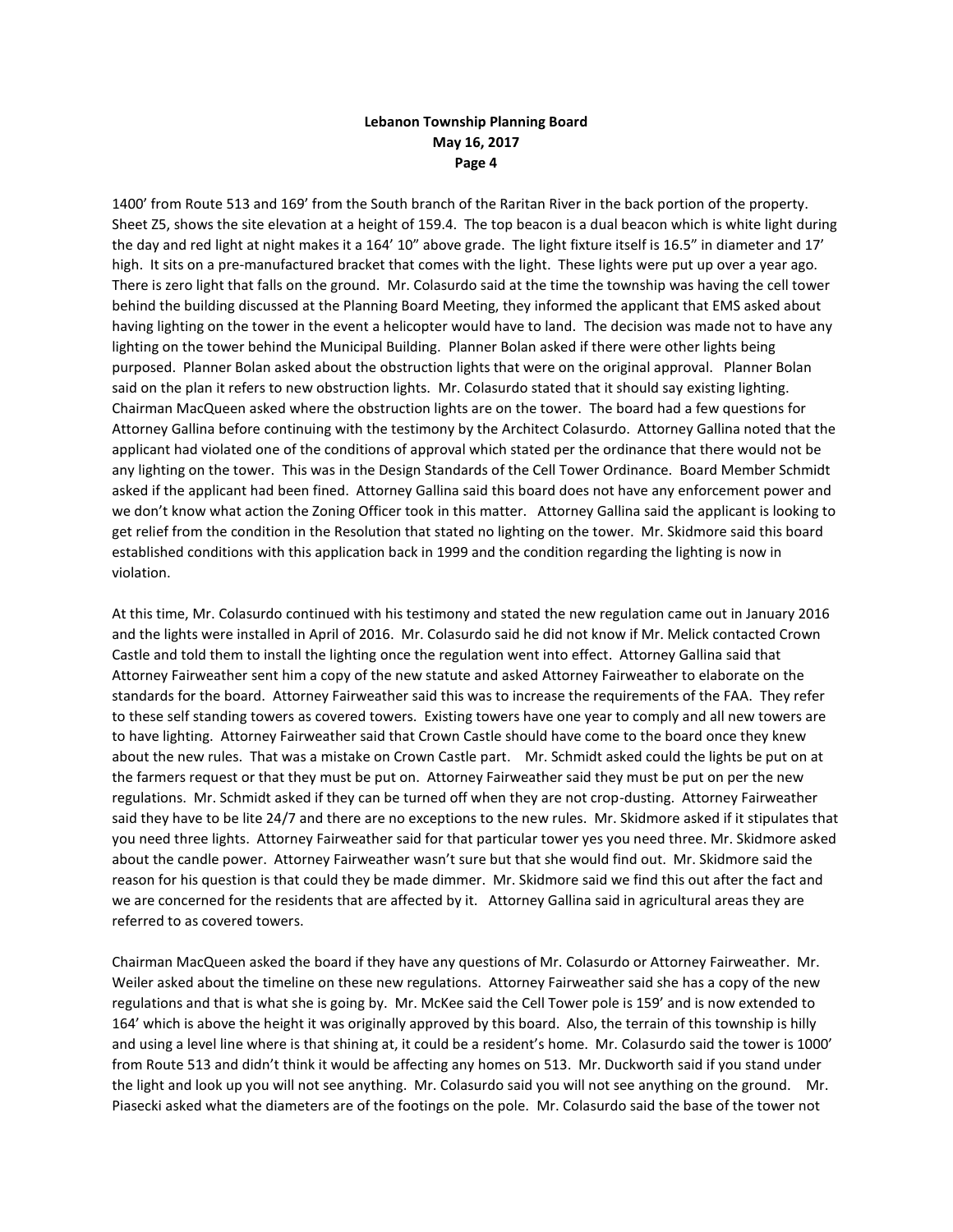the footings is 52.5". Mr. Piasecki said if you don't have the exact measurements you will need them because a covered tower with base footings of 10'. Mr. Piasecki said we need to know if it applies here. Attorney Fairweather said we need to know if the tower is less than 10' in diameter. Mr. Piasecki asked if there is a record of any or all work that has been done on the Tower since the lights were installed including the installation of the lights. Mr. Colasurdo said no. Mr. Piasecki said the question is has there been any other work done since the installation of the lights or modifications. Mr. Colasurdo said not that he is aware. Mr. Piasecki wanted to know if the height of the tower had been adjusted or the intensity of the lighting and asked if they could find out. Attorney Fairweather said yes. Mr. Piasecki asked about the lighting effect on neighboring houses and was there any consideration of the terrain. Mr. Colasurdo said no. Mr. Piasecki said there are houses that sit even with the tower. Mr. Colasurdo said he did not know that. Mr. Colasurdo said he does not believe since the tower is 1000' from Route 513 that any houses would be affected. Mr. Colasurdo said the lighting during the day is white and is red at night. Mr. Piasecki said with the new law it compels having a light on the tower and referring to the law that was enacted on January 4, 2016, Section 2110. Mr. Piasecki referred to the small letter a, states no later than 1 year after the enactment of the act, the administrator of the FAA shall issue regulations marking covered towers and asked Attorney Fairweather if she had a copy of that, her response was no. Attorney Fairweather said she is assuming that it has been issued. Mr. Piasecki asked if she knows that the regulations control not the act. Attorney Fairweather said yes. Attorney Fairweather said she will come to the board next month after checking with Crown Castle to make sure that it complies with the regulations. Attorney Fairweather will also bring back with her next month the owner of the property. At the conclusion of Mr. Piasecki's questions, Mr. Schmidt noted that the property owner had asked to have the lights and since it is a regulation, no one thought to let the Township know of the new regulation. Attorney Gallina said that the request from the property owner had predated the new law. Mr. Weiler said if the property doesn't have an orchard anymore then do we still need the lights on the tower. Attorney Fairweather said if the property is no longer being used for agricultural purposes, then yes the lights are not needed. Planner Bolan said that the board should have a copy of this regulations Section 2110. Attorney Fairweather said she would forward a copy to Ms. Glashoff for the board. Chairman MacQueen went over the items that the board will need answers to for the next meeting.

At this time, Chairman MacQueen stated that the board will take a brief recess at 8:30 p.m. When the board reconvened at 8:39 p.m. Chairman MacQueen opened the hearing to the public for questions of Mr. Colasurdo and Attorney Fairweather. The following people asked questions of the testimony given: Amy Scheffer of 1 Fawn Ridge and John Lloyd of 420 Trimmer Road. At the conclusion of the public's questions, Attorney Gallina announced this application will be carried to the June  $6<sup>th</sup>$  meeting at 7:00 p.m. No further notice will be given.

### **ITEMS FOR DISCUSSION:**

a. Attorney Gallina is requesting that the June Meeting be on June 6<sup>th</sup> instead of June 20<sup>th</sup>

During the discussion on the Open Space & Recreation Plan, the decision was made to have the next Planning Board Meeting on June  $6^{th}$  instead of June 20<sup>th</sup>.

b. Updates on Affordable Housing – Planner Bolan

Planner Bolan stated that the Mercer County trial is still going on and will probably last into June.